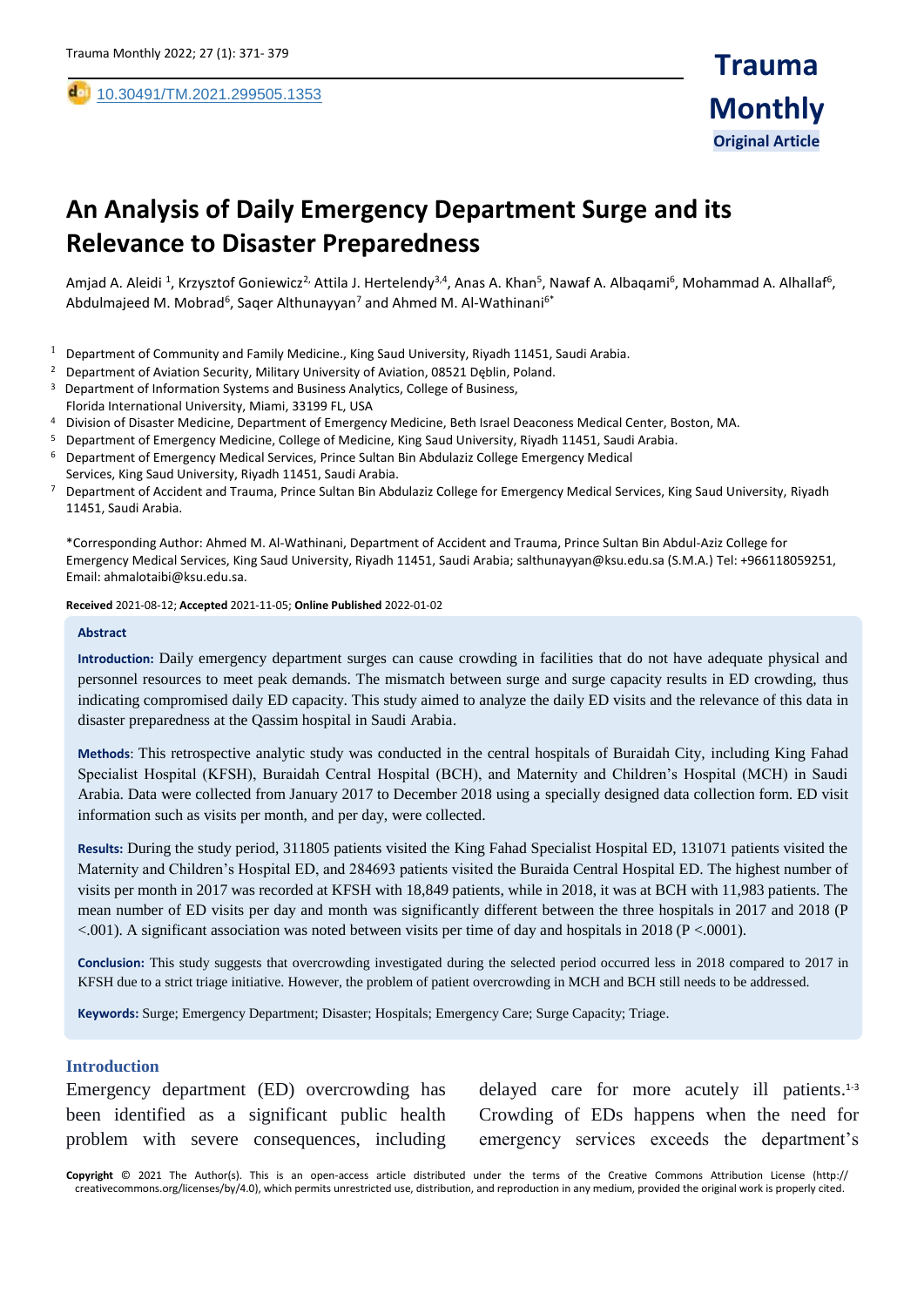ability to provide care in a reasonable amount of time due to staff and resource limitation, lack of collaboration with other units, lack of effective plans. <sup>4</sup> Further, external factors such as lack of primary healthcare centers, inappropriate use of ambulances, and absence of telemedicine contribute to ED overcrowding. The overcrowding of EDs adversely affects emergency care, leading to increased patient morbidity and mortality.<sup>7</sup> Poor disaster preparedness at the hospital level can also result in poor patient outcomes, provider frustration and fatigue, and overall system disruption. <sup>8</sup> Overcrowding can also re-duce healthcare quality by increasing the potential for medical errors, prolonging pain, and suffering, and reducing patient satisfaction with services. <sup>9</sup>

Hospitals and healthcare centers play a critical role in dealing with the sudden influx of patients during a disaster response.<sup>10</sup> Medical facilities, including trauma centers and isolation units, must have a dedicated disaster and surge capacity plan to quickly expand and accommodate additional patients affected by a given emergency. 11-13 In addition to providing services to patients who have al-ready been admitted to hospitals, receiving hospitals need to increase their capacity to admit multiple incoming accident victims within a short period.<sup>14</sup> Strengthening the surge capacity is crucial to improve the ability of hospitals to respond to disasters.15-17 Nevertheless, one of the devastating consequences of disasters and catastrophic events is the significant number of victims that can stress a healthcare system that may not be prepared for patient surge. <sup>18</sup> In this context, the main task of a hospital is to continue providing services, while mitigating additional patient demand due to a crisis. Saudi Arabia has witnessed manmade disasters, such as terrorism.<sup>19</sup> The country has also suffered from multiple natural disasters, including the 2009 Jeddah flash flood, which took 163 lives and damaged 8,000 properties. <sup>20</sup> Although, the effects of ED overcrowding in reducing surge capacity are intuitive, the level of surge has not been adequately estimated.21-22 Therefore, this study evaluated data

concerning the influx of patients in EDs in three major hospitals in the Al-Qassim region, Saudi Arabia over two years to assess hospital preparedness for disasters.

The study aimed to analyze the daily ED visits and the relevance of this data to disaster prepared-ness to Qassim hospital in Saudi Arabia.

# **Methods**

# **Study Design and Setting**

A retrospective analytic study was conducted in the central hospitals of Buraidah City, including King Fahad Specialist Hospital (KFSH), Buraidah Central Hospital (BCH), and Maternity and Children's Hospital (MCH) in Saudi Arabia.

KFSH is a 500-bed hospital with a 40-bed emergency department capacity (13 serious beds, 23 acute care beds, and four isolation beds). KFSH is in a hospital complex that includes the main hospital and two independent centers, a cardiac center, and an oncology center. In contrast, BCH is a second level hospital with a total bed capacity of 300 beds, including 40 emergency department beds. MCH has 300 beds dedicated to pediatric and obstetrics and gynecology patients, and its emergency department includes 40 beds. KFSH and MCH are referral hospitals for the Qassim region. Qassim is in the center of Saudi Arabia and has a desert climate. <sup>23</sup> The population of the Qassim region is 1,423,935. Buraidah is the capital of the Al-Qassim region and has a population of almost 600,000. Patients who visited the emergency departments of the involved hospitals from January 2017 to December 2018 were studied.

## **Study Participants**

During the study, 311805 patients visited the KFSH's ED, 131071 patients visited the MCH's ED, and 284693 patients visited the BCH's ED.

## **Data Collection**

Data were collected from the hospital information system (HIS) and ED logbooks using a customized data collection form. Therefore, any patient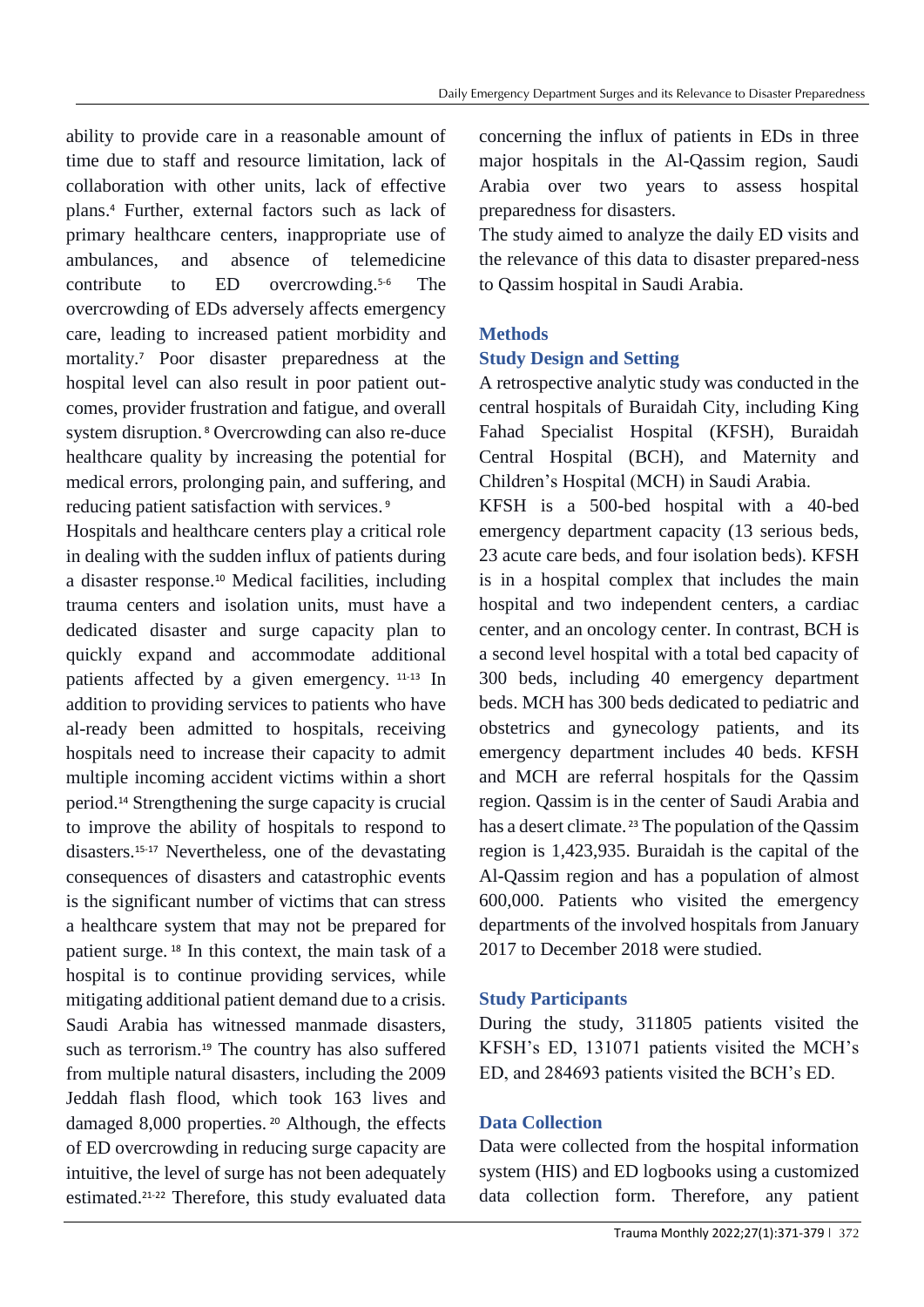registered in the HIS or ER logbook was eligible for inclusion in this study. The data were composed anonymously without personal identifiers; the researcher and those collecting or analyzing the data could not link the study results to personal identity.

#### **Statistical Analysis**

The collected data were encoded into an Excel database and then transferred to Statistical Package for the Social Sciences (SPSS) version 25 for detailed statistical analyses. Descriptive statistics were used to characterize the ED visits. The chisquare test was applied to test for the association of categorical variables, and t-tests were used to analyze the differences in the means of continuous variables between two different groups. A one-way analysis of variance (ANOVA) was used to test for differences in the means of continuous variables in more than two diverse groups. A P-value of .05 was considered statistically significant.

## **Results**

## **Emergency Department visits per month**

The number of ED visits per month in KFSH was significantly decreased in 2018 compared with that in 2017; there were 18,849 (1798.8) visits per month in 2017 and 7134.8 (1113.6) visits per month in 2018 (P <.001) (Fig. 1).

According to chart 3, the frequency of L2 and L3 is more than others which are 14 subjects among 50 patients (28%).

As is presented in table 1, the correlation between the frequency of the stenosis level and nerve sedimentation sign was not significant  $(P=0.75)$ .



Figure 1: The number of ED visits per month in KFSH.

However, there were no statistically significant differences in the number of ED visits per month in MCH or BCH in 2017 versus 2018. The mean number of visits per month differed among the three hospitals (KFSH, MCH, and BCH) in both 2017 and 2018 (P <.001) (Table 1).

## **Emergency Department visits per day of the week**

The highest mean number of ED visits per day in 2017 was in KFSH, with 618.7 patients. The highest mean number of ED visits per day in 2018 was also recorded at KFSH, with 461.3 patients. Moreover, the mean number of ED visits per day at KFSH was significantly higher in 2017 compared with the mean number of visits per day in 2018 (P  $\leq$ .001) (Table 2) (Fig. 2).



Figure 2: The mean number of ED visits per day of the week in KFSH in 2017 and 2018.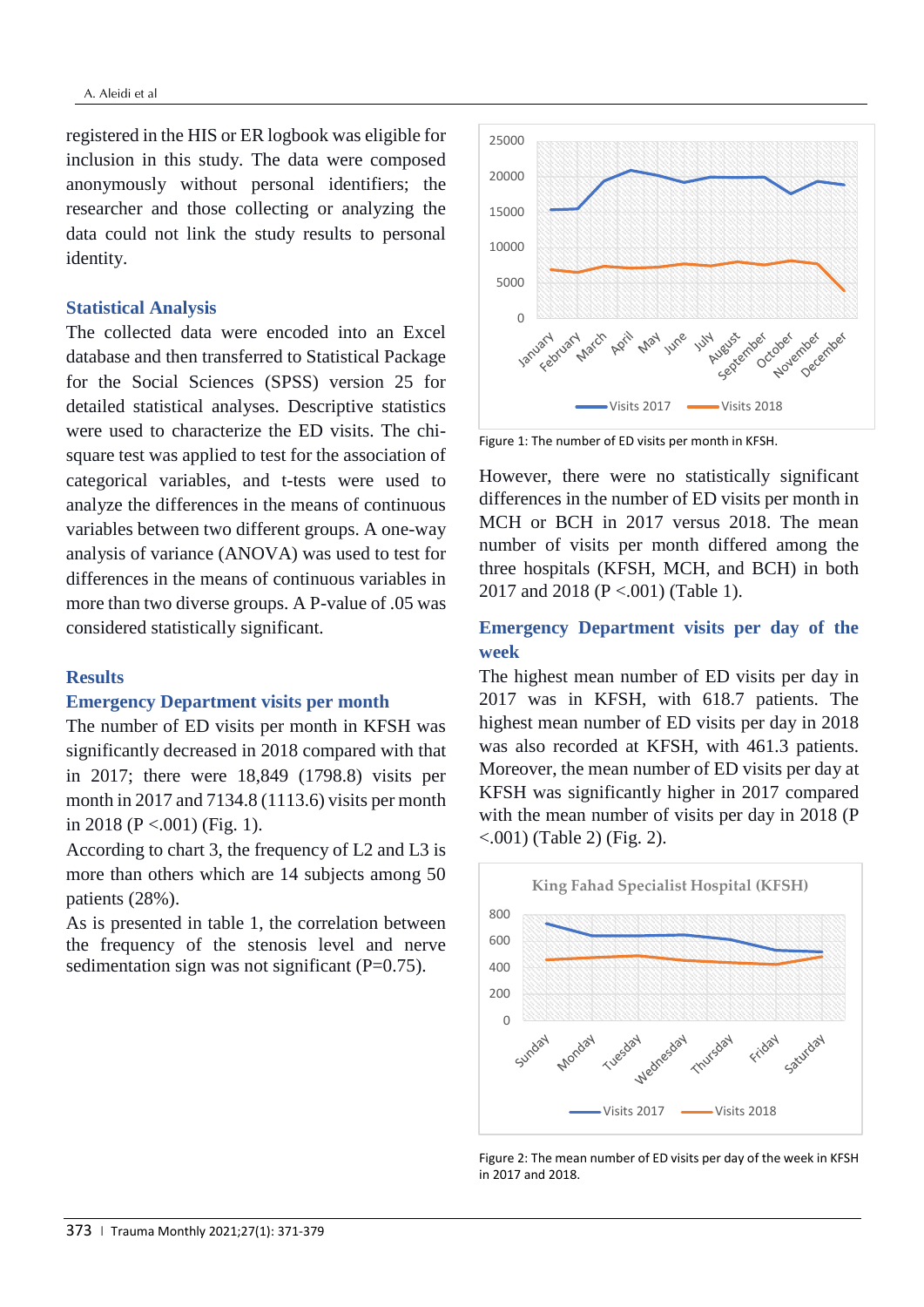At MCH, the mean number of ED visits per day was significantly higher in 2017 than the mean number of visits in 2018 (P = 0.040) (Table 2) (Fig. 3).



Figure 3: The mean number of ED visits per day in MCH in 2017 and 2018.

At BCH, the mean number of ED visits per day was significantly higher in 2017 than the mean number of visits in 2018 (P = 009) (Table 2) (Fig. 4).



Figure 4: The mean number of ED visits per day in BCH in 2017 and 2018.

The mean number of ED visits per day was found significantly different between the three hospitals in 2017 and 2018 (P <.001 for both years). KSH was determined to have the highest number of ED visits per day in 2017 (618.74 [74.03];  $F = 161.426$ ,  $P < .001$ ) and 2018 (461.285 [24.011];  $F = 325.319$ ,  $P < .001$ ) (Table 3).

**Emergency Department visits per time of day**

As evident in Table 4, there was no significant association between ED visits per time of day and hospitals in 2017 (P  $>0.05$ ). As shown in Table 5, a significant association was noted between visits per time of day and hospitals in 2018. The highest number of visits was observed at KFSH. The evening shift had the highest number of visits in both KFSH and BCH, whereas the morning shift had the highest number of ED visits in MCH (P  $=<0.0001$ ).

Table 1. Comparison of emergency department visits per month between King Fahad Special Hospital (KFSH), Buraidah Central Hospital (BCH), and Maternity and Children's Hospital (MCH) in 2017 and 2018.

| <b>Visits</b> | Hospital    | Mean    | Std.<br>deviation | F-value | $P$ -value* |
|---------------|-------------|---------|-------------------|---------|-------------|
| 2017          | <b>KFSH</b> | 18849.0 | 1798.8            | 188.479 | < 0.001     |
|               | <b>MCH</b>  | 5461.3  | 1160.1            |         |             |
|               | <b>BCH</b>  | 11741.8 | 1996.9            |         |             |
| 2018          | <b>KFSH</b> | 7134.8  | 1113.6            | 99.367  | < 0.001     |
|               | <b>MCH</b>  | 5461.3  | 892.3             |         |             |
|               | <b>BCH</b>  | 11982.6 | 1455.9            |         |             |

Table 2. Comparison of emergency department visits per day between King Fahad Specialist Hospital (KFSH), Buraidah Central Hospital (BCH), and Maternity and Children's Hospital (MCH) in 2017 and 2018.

| <b>Visits</b> |      | Mean  | Std.      | т     | $P$ -value |
|---------------|------|-------|-----------|-------|------------|
|               | Year |       | deviation |       |            |
| <b>KFSH</b>   | 2017 | 618.7 | 74.0      | 5.353 | < 0.001    |
|               | 2018 | 461.3 | 24.0      |       |            |
| <b>MCH</b>    | 2017 | 178   | 18.8      | 2.302 | 0.040      |
|               | 2018 | 148.6 | 28.0      |       |            |
| <b>BCH</b>    | 2017 | 392.7 | 22.1      | 3.133 | 0.009      |
|               | 2018 | 359.9 | 16.7      |       |            |

Table 3: Comparison in the number of ED visits per day in King Fahad Specialist Hospital (KFSH), Buraidah Central Hospital (BCH), and Maternity and Children's Hospital (MCH) in 2017 versus 2018.

| Year<br>S | Hospital    | Mean   | Std.<br>deviation | F-value | $P$ -value* |
|-----------|-------------|--------|-------------------|---------|-------------|
| 2017      | <b>KFSH</b> | 618.74 | 74.03             | 161.426 | < 0.001     |
|           | <b>MCH</b>  | 177.99 | 18.75             |         |             |
|           | <b>BCH</b>  | 392.71 | 22.07             |         |             |
| 2018      | <b>KFSH</b> | 461.29 | 24.01             | 325.319 | < 0.001     |
|           | <b>MCH</b>  | 148.63 | 28.05             |         |             |
|           | <b>BCH</b>  | 359.92 | 16.71             |         |             |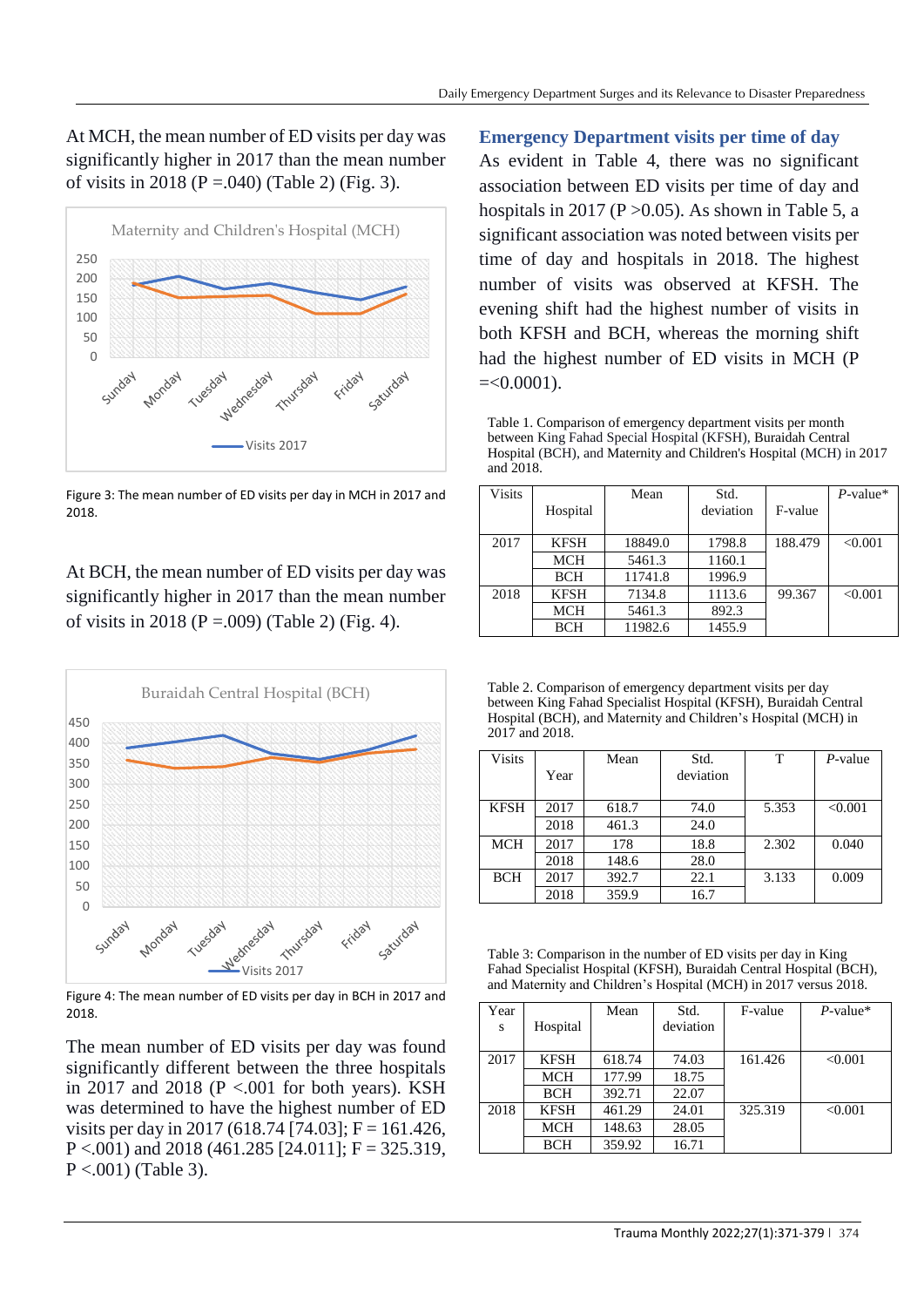|          |             |                                                       | Shift   |         |        | Total  |
|----------|-------------|-------------------------------------------------------|---------|---------|--------|--------|
|          |             |                                                       | Morning | Evening | Night  |        |
|          |             |                                                       |         |         |        |        |
| Hospital | <b>KFSH</b> | Count                                                 | 193     | 251     | 171    | 615    |
|          |             | % within                                              | 31.4%   | 40.8%   | 27.8%  | 100.0% |
|          |             | hospital                                              |         |         |        |        |
|          |             | % within shift                                        | 49.4%   | 51.8%   | 49.6%  | 50.4%  |
|          |             | % of total                                            | 15.8%   | 20.6%   | 14.0%  | 50.4%  |
|          | <b>MCH</b>  | Count                                                 | 97      | 90      | 71     | 258    |
|          |             | % within                                              | 37.6%   | 34.9%   | 27.5%  | 100.0% |
|          |             | hospital                                              |         |         |        |        |
|          |             | % within shift                                        | 24.8%   | 18.6%   | 20.6%  | 21.1%  |
|          |             | % of total                                            | 7.9%    | 7.4%    | 5.8%   | 21.1%  |
|          | <b>BCH</b>  | Count                                                 | 101     | 144     | 103    | 348    |
|          |             | % within                                              | 29.0%   | 41.4%   | 29.6%  | 100.0% |
|          |             | hospital                                              |         |         |        |        |
|          |             | % within shift                                        | 25.8%   | 29.7%   | 29.9%  | 28.5%  |
|          |             | % of total                                            | 8.3%    | 11.8%   | 8.4%   | 28.5%  |
|          | Total       | Count                                                 | 391     | 485     | 345    | 1221   |
|          |             | % within                                              | 32.0%   | 39.7%   | 28.3%  | 100.0% |
|          |             | hospital                                              |         |         |        |        |
|          |             | % within shift                                        | 100.0%  | 100.0%  | 100.0% | 100.0% |
|          |             | % of total                                            | 32.0%   | 39.7%   | 28.3%  | 100.0% |
|          |             | Pearson chi-square = $5.82$ , <i>P</i> -value = 0.213 |         |         |        |        |

Table 4. Comparison between hospitals regarding ED visits by time of day in 2017.

| Table 5. Comparison between hospitals regarding ED visits by time of day in 2018. |  |  |  |  |  |
|-----------------------------------------------------------------------------------|--|--|--|--|--|
|-----------------------------------------------------------------------------------|--|--|--|--|--|

|          |             |                                                | Shift   |         |        | Total  |
|----------|-------------|------------------------------------------------|---------|---------|--------|--------|
|          |             |                                                | Morning | Evening | Night  |        |
| Hospital | <b>KFSH</b> | Count                                          | 108     | 183     | 215    | 506    |
|          |             | % within hospital                              | 21.3%   | 36.2%   | 42.5%  | 100.0% |
|          |             | % within shift                                 | 26.7%   | 30.8%   | 45.8%  | 34.5%  |
|          |             | % of total                                     | 7.4%    | 12.5%   | 14.6%  | 34.5%  |
|          | <b>MCH</b>  | Count                                          | 198     | 271     | 162    | 631    |
|          |             | % within hospital                              | 31.4%   | 42.9%   | 25.7%  | 100.0% |
|          |             | % within shift                                 | 49.0%   | 45.5%   | 34.5%  | 43.0%  |
|          |             | % of total                                     | 13.5%   | 18.5%   | 11.0%  | 43.0%  |
|          | <b>BCH</b>  | Count                                          | 98      | 141     | 92     | 331    |
|          |             | % within hospital                              | 29.6%   | 42.6%   | 27.8%  | 100.0% |
|          |             | % within shift                                 | 24.3%   | 23.7%   | 19.6%  | 22.5%  |
|          |             | % of total                                     | 6.7%    | 9.6%    | 6.3%   | 22.5%  |
| Total    |             | Count                                          | 404     | 595     | 469    | 1468   |
|          |             | % within hospital                              | 27.5%   | 40.5%   | 31.9%  | 100.0% |
|          |             | % within shift                                 | 100.0%  | 100.0%  | 100.0% | 100.0% |
|          |             | % of total                                     | 27.5%   | 40.5%   | 31.9%  | 100.0% |
|          |             | Pearson chi-square = $41.75$ , P-value < 0.001 |         |         |        |        |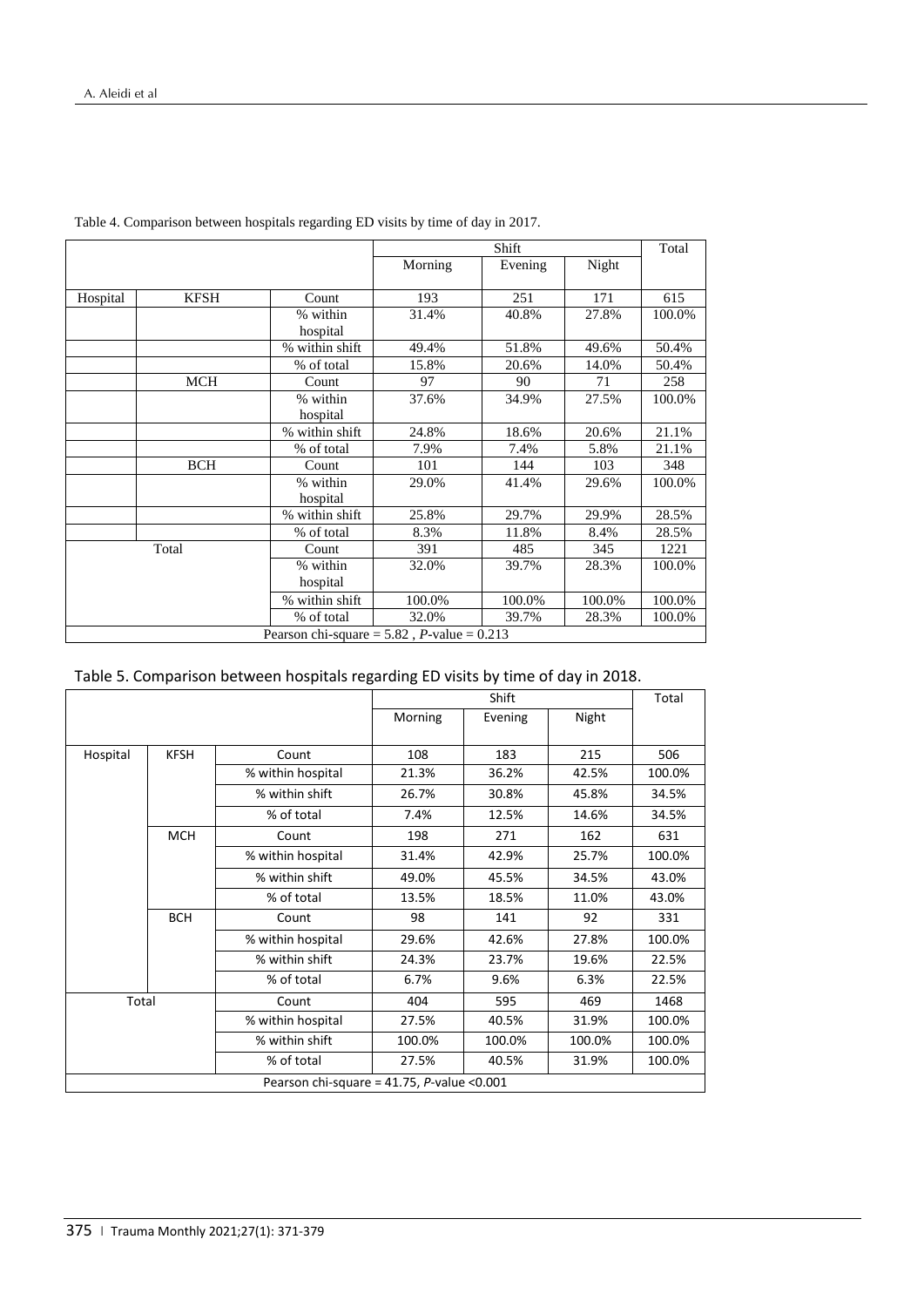## **Discussion**

Suitable surge capacity depends on the essential comprehension of which hospital resources are crucial for optimal patient care. The four key elements characterizing surge capacity are staff, supplies, space, and system. The system includes organization, processes, policies, and procedures that organize and control the allocation and conservation of the first three components. 24-25 This present study has evaluated the influx of patients at different times at the three leading hospitals in the Qassim region. We believe this information is crucial to assess disaster preparedness. ED overcrowding reduces the surge capacity but has not been adequately estimated. 122,26-27 This study was reviewed the data over two years from three major hospitals in the Qassim region. According to the findings, the highest number of ED patient visits in 2017 was recorded at KFSH, while the highest number of ED patient visits in 2018 was in BCH. Notably, the total number of ED visits decreased in 2018 compared to 2017 in KFSH, with no changes in the other two hospitals between 2017 and 2018. Furthermore, the number of ED visits per day was decreased significantly in 2018 compared to 2017, mainly in KFSH. The explanation for these findings remains unclear; however, this decrease in patients may be due to an initiative at KFSH, which included a strict triaging process, so fewer acute cases went to primary healthcare centers. This triaging procedure was not applied at the other two hospitals. A further detailed study is recommended to clarify the reasons for the decreased ED visits at KFSH. An Iranian study showed that the early discharge of patients with less acute conditions increased ED capacity by 27.5%.<sup>28</sup> Esmailian et al. noted that using reverse triage to discharge subacute patients has increased the admission capacity of the ED from 16 to 42 patients. <sup>29</sup> In the United States, 44% of admitted patients were considered dischargeable because they did not need immediate care. <sup>30</sup> These studies suggest admissions and discharge plans in which an effective triage system can be effective in preparing an ED for the surge. The current study was reviewed the specific dates of sandstorms was and noticed drops in ED visits on the day after a sandstorm. Furthermore, most patients visited KFSH during night shifts. This significant finding can be used to estimate the dates and times of surge. Our findings demonstrate

that there are a fewer number of ED visits on weekends, particularly on Fridays at KFSH and BCH, and on Thursdays at MCH. Regarding comparisons of ED visits by time of day (shifts), no significant association was found between the three hospitals in 2017 due to the convergence of percentages in the three hospitals during the three shifts. However, a significant association was found in 2018 due to an increase in the number of night shift visits at KFSH, particularly in the first two hours of the shift. This increase in early night shift visits may be due to patients presenting at the ED reception desk in the evening shift and, because of crowded conditions, the patients were seen by ED staff only after starting the night shift. In contrast, the evening shift was the busiest at the two other hospitals. The fewest number of visits at KFSH and MCH was on Fridays, with a 2017 average of 531 and a 2018 average of 425. On the other hand, records from BCH showed that Thursday was the least busy. Based on these data, the number of working staff can be reduced on these days to better utilize human resources and manage surge capacity. In contrast, there was no strong relationship between the number of visits and a particular month, apart from February when there was a significant drop in patient flow.

## **Strengths and limitations**

This study has several limitations. First, the results are not generalizable since the study was conducted in only one region of Saudi Arabia. Second, the study did not investigate the preparedness of the hospitals in terms of dealing with patient surge capacity in the form of staff, space, supplies, and systems. Additionally, the study period covers only 2 years, which is insufficient to provide trending data. Despite these limitations, the findings from this study provide a rich source of data on emergency preparedness among the Saudi healthcare professionals. This study is the first study examine daily emergency department surges and its relevance to disaster preparedness in Qassim Hospitals and of the first in Saudi Arabia. The experience gained from this study will form the basis for planned future studies. According to the importance of the problem, it is necessary to conduct further in-depth research in this area.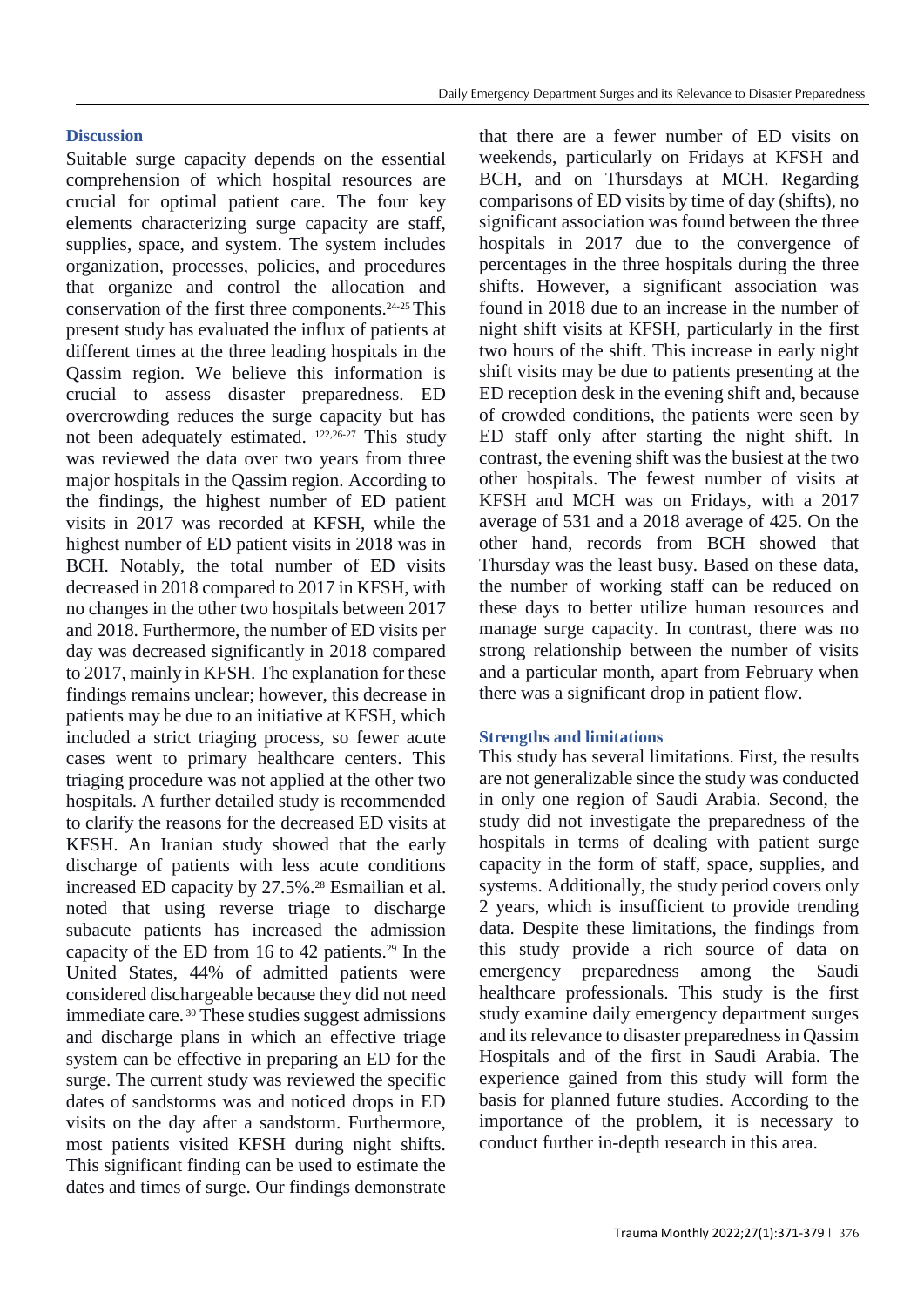#### **Conclusion**

This study suggests that overcrowding investigated during a two-year period occurred less in 2018 compared to 2017 in KFSH due to a strict triage initiative. However, the problem of patient overcrowding in MCH, and BCH still needs to be addressed. Surge capacity is a basic element of disaster preparedness programs. 31-33 Results of the current study which highlight the periods of ED overcrowding maybe useful for planners and decision makers, especially those at the three major hospitals in Qassim. Our work extends research on surge capacity planning in emergency departments for hospitals in Saudi Arabia with extended application to trauma centers in the Middle East. 34-41 Further research in Saudi Arabia is needed to predict ED surge capacity at all hospitals in the Kingdom. Accurate data collection and analysis over time will contribute to developing reliable real time availability of information which can benefit hospital administrators, clinical staff, and government authorities to make effective decisions and to optimize healthcare resources to manage ED surge efficiently and improve resiliency in times of crisis.

## **Acknowledgments**

Authors would like to extend their appreciation to the deanship Scientific Research at King Saud University for ultimate support and Funding APC through Research Group #RG-1440-134. The authors thank the Deanship of Scientific Research and RSSU at King Saud University for their technical support.

#### **Conflict of Interest Disclosures**

The authors declare no conflict of interest.

#### **Funding Sources**

This research received no external funding.

## **Authors' Contributions**

Conceptualization, A.M.A.-W., A.A.A.; methodology, A.M.A.-W.; software, A.M.A.-W., validation, A.M.A.-W., formal analysis, K.G. and A.M.A.-W.; investigation, A.M.A.-W., resources, A.M.A.-W., data curation, A.M.A.-W.; writing original draft preparation, A.M.A.-W., A.A.A., A.A.K., N.A.A., M.A.A., A.M.M., and S.A.; writing—review and editing, A.M.A.-W., K.G. and A. JH; visualization, A.M.A.-W.; supervision, K.G,

A.J.H.; project administration, A.M.A.-W. All authors have read and agreed to the published version of the manuscript.

#### **Data Availability Statement**

The datasets used and/or analyzed during the current study are available from the corresponding author upon reasonable request.

#### **Ethical Statement**

This study was approved by the King Saud University Institutional Review Board.

#### **References**

1. Astek S, Gabil A, Hawsawi S, Alqarni R, Bokhari Y, Ismail A. The impact of Emergency Department over-crowding with non-urgent visits on mortality at King Khalid national guard hospital in Jeddah. Saudi J Emerg Med. 2020; 1(1): 5S. http://dx.doi.org/10.24911/SJEMed/72-1586513248

Salway RJ, Valenzuela R, Shoenberger JM, Mallon WK, Viccellio A. Emergency department (ED) overcrowding: evidencebased answers to frequently asked questions. Revista Mñdica Clunica<br>Las Condes. 2017; 1;28(2): 213-9. Las Condes. 2017; 1;28(2): 213-9. https://doi.org/10.1016/j.rmclc.2017.04.008

3. Moskop JC, Geiderman JM, Marshall KD, McGreevy J, Derse AR, Bookman K, McGrath N, Iserson KV. Another look at the persistent moral problem of emergency department crowding. Annals<br>of emergency medicine. 2019; 74(3): 357-64. of emergency https://doi.org/10.1016/j.annemergmed.2018.11.029

4. Morley C, Unwin M, Peterson GM, Stankovich J, Kinsman L. Emergency department crowding: a systematic review of causes, consequences and solutions. PloS One. 2018; 30;13(8): e0203316. https://doi.org/10.1371/journal.pone.0203316

Ayed A. AL-Reshidi. Contributing factors to patients overcrowding in emergency department at King Saud hospital, Unaizah, KSA. Journal of Natural Sciences Research, vol. 3, no. 13, 2013.

6. Bond K, Ospina M, Blitz S, Friesen C, Innes G, Yoon P, … & Rowe B. Interventions to reduce overcrowding in emergency departments. Technology report. 2006; 67(4).

Delaney MM, et al. Unpacking the null: a post-hoc analysis of a cluster-randomised controlled trial of the WHO Safe Childbirth Checklist in Uttar Pradesh, India (Better Birth). Lancet Glob Health. 2019; 7(8): e1088-96-e1096. doi: https://doi.org/10.1016/S2214- 109X(19)30261-X

8. Paturas JL, Smith D, Smith S, Albanese J. Collective response to public health emergencies and large-scale disasters: putting hospitals at the core of community resilience. J Bus Contin Emer Plan. 2010; 4(3): 286-95.

9. Derlet RW, Richards JR. Overcrowding in the nation's emergency departments: complex causes and disturbing effects. Ann Emerg Med. 2000; 35(1) :63-8. https://doi.org/10.1016/s0196- 0644(00)70105-3

10. Goniewicz K, Goniewicz M. Disaster preparedness and professional competence among healthcare providers: pilot study results. Sustainability. 2020; 12(12): 4931. https://doi.org/10.3390/su12124931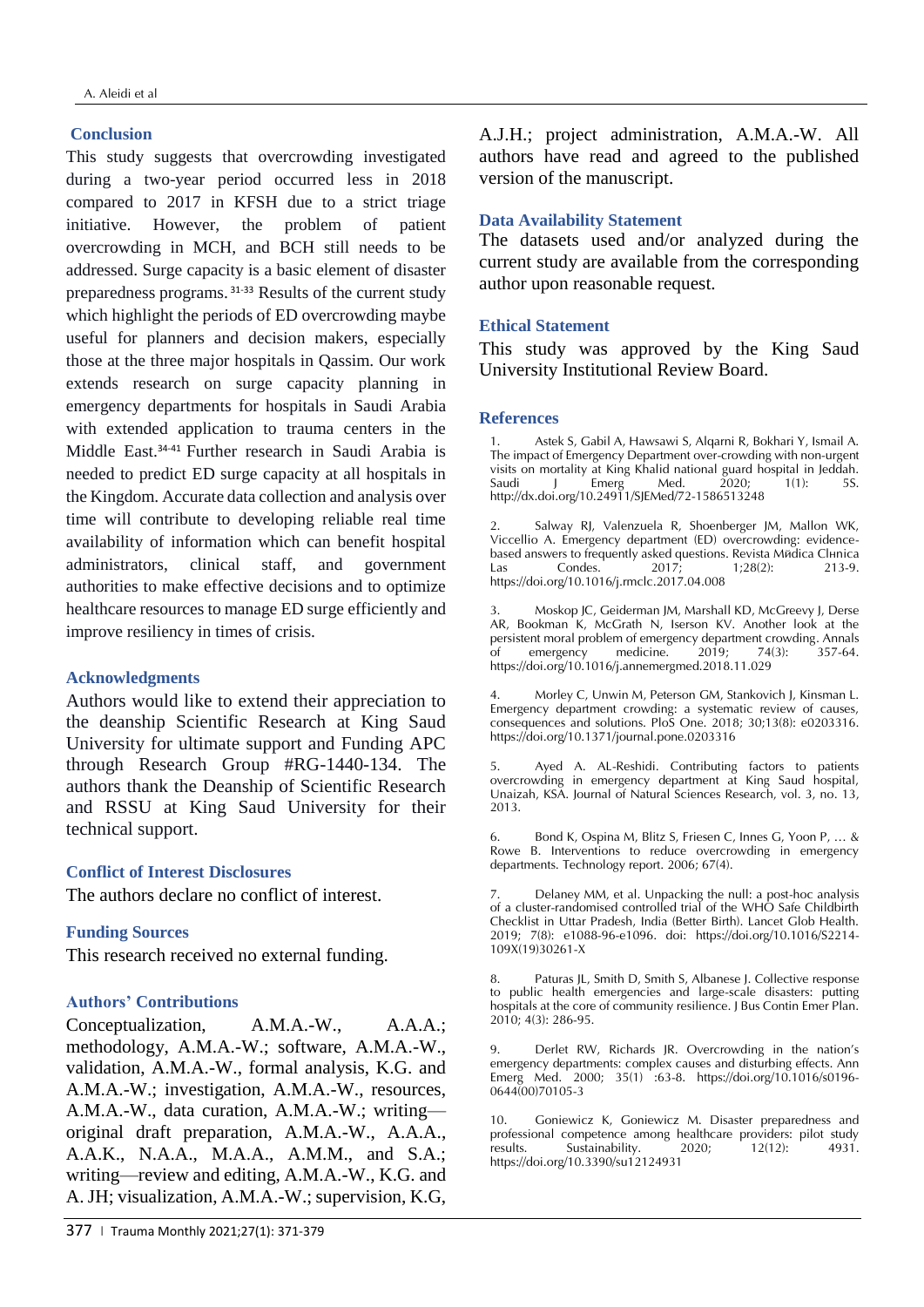11. Traub M, Bradt DA, Joseph AP. The surge capacity for people in emergencies (SCOPE) study in Australasian hospitals. Med J Aust.<br>2007; 186(8): 394-8. https://doi.org/10.5694/j.1326https://doi.org/10.5694/j.1326-5377.2007.tb00971.x

12. Khorram-Manesh A. Flexible surge capacity–public health, public education, and disaster management. Health promotion perspectives. 2020; 10(3): 175. perspectives. https://dx.doi.org/10.34172%2Fhpp.2020.30

Khorram-Manesh A, Hedelin A, Lirtenwall P. Hospital-related incidents; causes and its impact on disaster preparedness and prehospital organisations. Scandinavian Journal of Trauma, Resuscitation and Emergency Medicine. 2009 ;17(1): 1-6. https://doi.org/10.1186/1757-7241-17-26

14. McCarthy ML, Aronsky D, Kelen GD. The measurement of daily surge and its relevance to disaster prepared-ness. Acad Emerg<br>Med. 2006; 13(11): 1138-41. Med. 2006; 13(11): 1138-41. https://doi.org/10.1197/j.aem.2006.06.046

15. Shirani M, Salehnia MH, Esmailian M. Nontherapeutic areas and their role in hospital surge capacity in facing disasters. Adv Biomed Res. 2016; 19;5:74. doi: 10.4103/2277-9175.180643

16. Khorram-Manesh A, Phattharapornjaroen P, Mortelmans LJ, Goniewicz K, Verheul M, Surensen JL, Pereira I, Ricklin ME, Faccincani R, Dark PM, Carlstrum E. Current perspectives and concerns facing hospital evacuation: The results of a pilot study and literature review. Disaster medicine and public health preparedness. 2021; (3): 1-9. https://doi.org/10.1017/dmp.2020.391

17. Goniewicz K, Burkle FM, Khorram-Manesh A. The gap of knowledge and skill–One reason for unsuccessful management of mass casualty incidents and disasters. Am J Emerg Med. 2020 Sep 29;10. https://doi.org/10.1016/j.ajem.2020.09.068

18. Geneva. United Nations Office for Disaster Risk Reduction. Disaster risk reduction in sustainable development. [last accessed on Mar 20 2015]. United Nations Office for Disaster Risk Reduction; 2015.

19. Khoram-Manesh A, Goniewicz K, Hertelendy A, Dulebenets M. Handbook of Disaster and Emergency Management (Second Edution) 2021; https://doi.org/10.5281/zenodo.5553075

20. Alyami A, Dulong CL, Younis MZ, Mansoor S. Disaster preparedness in the Kingdom of Saudi Arabia: exploring and evaluating the policy, legislative organisational arrangements particularly during the Hajj peri-od. Eur J Environ Public Health. 2020; 30;5(1): em0053. https://doi.org/10.29333/ejeph/8424

Raidla A, Darro K, Carlson T, Khorram-Manesh A, Berlin J, Carlström E. Outcomes of establishing an urgent care centre in the same location as an emergency department. Sustainability. 2020; 12(19): 8190. https://doi.org/10.3390/su12198190

22. Institute of Medicine. Future of Emergency Care Series. Hospital-based emergency care: at the breaking point. Committee on the Future of Emergency Care in the United States health system. Washington, DC: Institute of Medicine of the National Academies. National Academy of Sciences; 2006.

23. General Authority for Statistics. Al Qassim region; 2017. Available from: https://www.stats.gov.sa/ar/734.

24. Hick JL, Barbera JA, Kelen GD. Refining surge capacity: conventional, contingency, and crisis capacity. Disaster Med Public<br>Health Prep. 2009; 3(2);Suppl: S59-67. doi: Health Prep. 2009; 3(2);Suppl: S59-67. doi: 10.1097/DMP.0b013e31819f1ae2

25. Bayram JD, Sauer LM, Catlett C, Levin S, Cole G, Kirsch TD, Toerper M, Kelen G. Critical resources for hospital surge capacity: an expert consensus panel. PLOS Curr. 2013; 7;5. doi: 10.1371/currents.dis.67c1afe8d78ac2ab0ea52319eb119688

26. Khorram-Manesh A, Dulebenets MA, Goniewicz K. Implementing Public Health Strategies—The Need for Educational Initiatives: A Systematic Review. International Journal of Environmental Research and Public Health. 2021; 18(11): 5888. https://doi.org/10.3390/ijerph18115888

Kelen GD, Troncoso R, Trebach J, Levin S, Cole G, Delaney CM, Jenkins JL, Fackler J, Sauer L. Effect of reverse triage on creation of surge capacity in a pediatric hospital. JAMA Pediatr. 2017;171(4):e164829. doi: 10.1001/jamapediatrics.2016.4829,

28. Shabanikiya H, Jafari M, Gorgi HA, Seyedin H, Rahimi A. Developing a practical toolkit for evaluating hospital preparedness for surge capacity in disasters. International journal of disaster risk reduction. 2019; 1;34: 423-8. https://doi.org/10.1016/J.IJDRR.2018.12.011

29. Esmailian M, Salehnia MH, Hasan S. Assessment of Emergency Department response capacity in the face of crisis; a brief report. Iran J Emerg Med. 2016; 3(4): 154-8.

30. Geravandi S, Saidemehr S, Mohammadi M. Role of increased capacity of emergency department in injury admissions during disasters. J Qazvin Univ Med Sci. 2016; 20(1): 75-9.

31. Sheikhbardsiri H, Raeisi A, Nekoei-moghadam M, Rezaei F. Surge Capacity of Hospitals in Emergencies and Disasters With a Preparedness Approach: A Systematic Review. Disaster Medicine and<br>Public Health Preparedness, 2007; 11(5): 612-620. Public Health Preparedness, doi:10.1017/dmp.2016.178

32. Goniewicz K, Goniewicz M, Włoszczak-Szubzda A, Burkle FM, Hertelendy AJ, Al-Wathinani A, Molloy MS, Khorram-Manesh A. The importance of pre-training gap analyses and the identification of competencies and skill requirements of medical personnel for mass casualty incidents and disaster training. BMC public health. 2021; 21(1): 1-1. https://doi.org/10.1186/s12889-021-10165-5

33. Abolghasem Gorgi H, Jafari M, Shabanikiya H, Seyedin H, Rahimi A, Vafaee-Najar A. Hospital surge capacity in disasters in a developing country: Challenges and strategies. Trauma Monthly. 2017; 1;22(5). Doi: 10.5812/TRAUMAMON.59238

34. Al-Malki, Y., Hart, A., Issa, F., Hertelendy, A.J., Mahon, S., Voskanyan, A., Ciottone, G. The Holy Month of Ramadan: Mass Gathering Implications for Hospital Surge Capacity Planning in Saudi Arabia. Prehospital and Disaster Medicine. 2021; 36(4):393-398. doi: 10.1017/S1049023X21000595.

35. Al-Thani H, Frazier T, Hertelendy AJ, Asim M, El-Menyar A, Surge Capacity Crisis and Mitigation Plan in Trauma Setting Based on Real –Time National Trauma Registry Data. Disaster Medicine and Preparedness. https://doi.org/10.1017/dmp.2020.462

36. Al-Wathinani A, Hertelendy AJ, Alhurishi S, Mobrad A, Alhazmi R, Altuwaijri M, Alanazi M, Alotaibi R, Goniewicz K. Increased emergency calls during the COVID-19 pandemic in Saudi Arabia: A national retrospec-tive study. InHealthcare 2021; 9(1): 14 doi:10.3390/healthcare9010014.

37. Singh SR, Coker R, Vrijhoef HJM. et al. Mapping infectious disease hospital surge threats to lessons learnt in Singapore: a systems analysis and development of a framework to inform how to DECIDE on planning and response strategies. BMC Health Serv Res 2017; 17, 622. Doi:10.1186/s12913-017-2552-1

38. Shabanikiya H, Gorgi HA, Seyedin H, Jafari M. Assessment of hospital management and surge capacity in disasters. Trauma monthly. 2016; 21(2). https://doi.org/10.5812/traumamon.30277

39. Al-Wathinani A, Hertelendy AJ, Mobrad AM, Alhazmi R, Althunayyan S, Molloy MS, Goniewicz K. Emergency Medical Providers' Knowledge Regarding Disasters during Mass Gatherings in Saudi Arabia. Sustainability. 2021; 13(6): 3342. https://doi.org/10.3390/su13063342